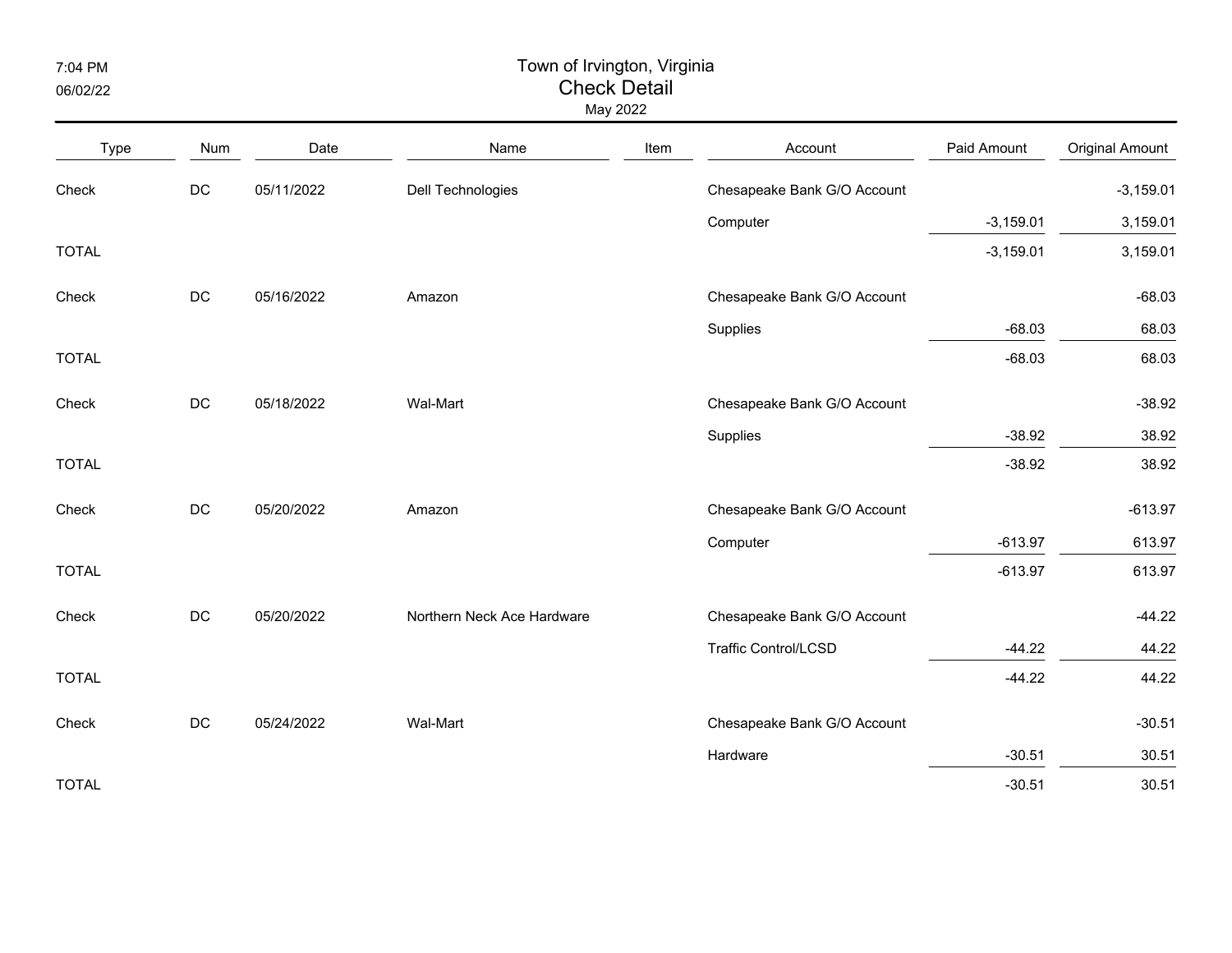| Type         | Num           | Date       | Name                        | Item | Account                       | Paid Amount | <b>Original Amount</b> |
|--------------|---------------|------------|-----------------------------|------|-------------------------------|-------------|------------------------|
| Check        | $DC$          | 05/24/2022 | <b>USPS</b>                 |      | Chesapeake Bank G/O Account   |             | $-232.00$              |
|              |               |            |                             |      | Postage                       | $-232.00$   | 232.00                 |
| <b>TOTAL</b> |               |            |                             |      |                               | $-232.00$   | 232.00                 |
| Check        | DC            | 05/26/2022 | VistaPrint                  |      | Chesapeake Bank G/O Account   |             | $-22.63$               |
|              |               |            |                             |      | Supplies                      | $-22.63$    | 22.63                  |
| <b>TOTAL</b> |               |            |                             |      |                               | $-22.63$    | 22.63                  |
| Check        | DC            | 05/27/2022 | Amazon                      |      | Chesapeake Bank G/O Account   |             | $-33.19$               |
|              |               |            |                             |      | Supplies                      | $-33.19$    | 33.19                  |
| <b>TOTAL</b> |               |            |                             |      |                               | $-33.19$    | 33.19                  |
| Check        | $\mathsf{DC}$ | 05/27/2022 | <b>USPS</b>                 |      | Chesapeake Bank G/O Account   |             | $-174.00$              |
|              |               |            |                             |      | Postage                       | $-174.00$   | 174.00                 |
| <b>TOTAL</b> |               |            |                             |      |                               | $-174.00$   | 174.00                 |
| Check        | <b>EFT</b>    | 05/02/2022 | Virginia Employment Commiss |      | Chesapeake Bank G/O Account   |             | $-46.34$               |
|              |               |            |                             |      | <b>Employer Payroll Taxes</b> | $-46.34$    | 46.34                  |
| <b>TOTAL</b> |               |            |                             |      |                               | $-46.34$    | 46.34                  |
| Check        | EFT           | 05/02/2022 | Google                      |      | Chesapeake Bank G/O Account   |             | $-267.60$              |
|              |               |            |                             |      | <b>Processing Fees</b>        | $-267.60$   | 267.60                 |
| <b>TOTAL</b> |               |            |                             |      |                               | $-267.60$   | 267.60                 |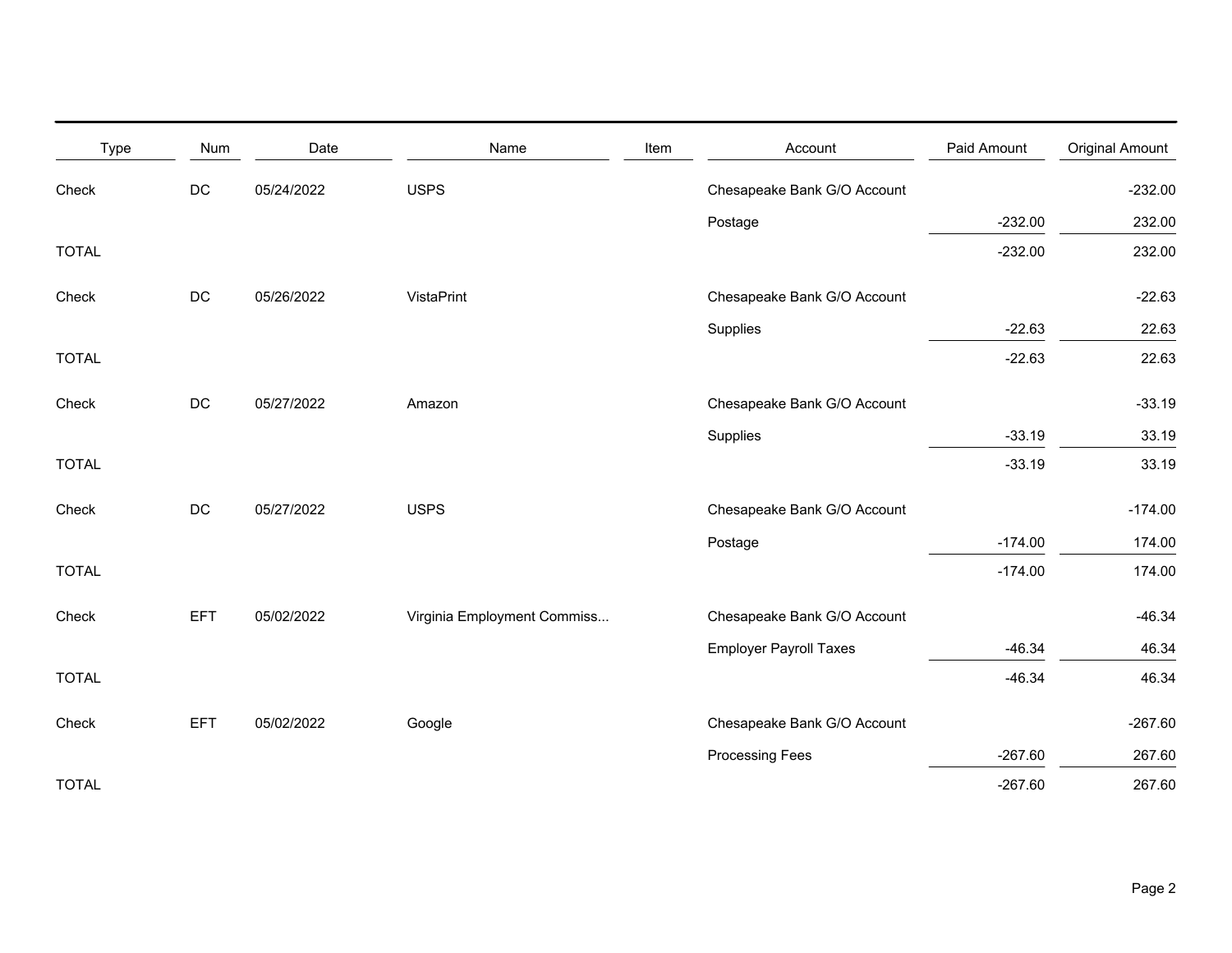| <b>Type</b>                  | Num        | Date                                                 | Name                           | Item | Account                                                                            | Paid Amount                                  | <b>Original Amount</b>             |
|------------------------------|------------|------------------------------------------------------|--------------------------------|------|------------------------------------------------------------------------------------|----------------------------------------------|------------------------------------|
| Check                        | <b>EFT</b> | 05/03/2022                                           | Virginia Dept. of Taxation     |      | Chesapeake Bank G/O Account                                                        |                                              | $-592.84$                          |
|                              |            |                                                      |                                |      | <b>Payroll Liabilities</b>                                                         | $-592.84$                                    | 592.84                             |
| <b>TOTAL</b>                 |            |                                                      |                                |      |                                                                                    | $-592.84$                                    | 592.84                             |
| Check                        | <b>EFT</b> | 05/16/2022                                           | <b>IRS</b>                     |      | Chesapeake Bank G/O Account                                                        |                                              | -939.97                            |
|                              |            |                                                      |                                |      | <b>Payroll Liabilities</b>                                                         | $-939.97$                                    | 939.97                             |
| <b>TOTAL</b>                 |            |                                                      |                                |      |                                                                                    | -939.97                                      | 939.97                             |
| <b>Bill Pmt - Check</b>      | 14211      | 05/05/2022                                           | Ambrose Disposal Service, Inc. |      | Chesapeake Bank G/O Account                                                        |                                              | $-62.61$                           |
| Bill                         |            | 05/01/2022                                           |                                |      | Refuse & Debris Removal                                                            | $-62.61$                                     | 62.61                              |
| <b>TOTAL</b>                 |            |                                                      |                                |      |                                                                                    | $-62.61$                                     | 62.61                              |
| <b>Bill Pmt -Check</b>       | 14212      | 05/05/2022                                           | Arrowhead Lawncare             |      | Chesapeake Bank G/O Account                                                        |                                              | $-760.00$                          |
| Bill                         |            | 05/01/2022                                           |                                |      | Grounds/Landscape                                                                  | $-760.00$                                    | 760.00                             |
| <b>TOTAL</b>                 |            |                                                      |                                |      |                                                                                    | $-760.00$                                    | 760.00                             |
| <b>Bill Pmt - Check</b>      | 14213      | 05/05/2022                                           | Barbour Printing Services Inc. |      | Chesapeake Bank G/O Account                                                        |                                              | $-72.97$                           |
| Bill                         |            | 04/29/2022                                           |                                |      | Supplies                                                                           | $-72.97$                                     | 72.97                              |
| <b>TOTAL</b>                 |            |                                                      |                                |      |                                                                                    | $-72.97$                                     | 72.97                              |
| <b>Bill Pmt -Check</b>       | 14214      | 05/05/2022                                           | Dominion Energy Virginia       |      | Chesapeake Bank G/O Account                                                        |                                              | $-942.86$                          |
| Bill<br>Bill<br>Bill<br>Bill |            | 04/26/2022<br>04/26/2022<br>04/26/2022<br>04/27/2022 |                                |      | Electricity<br><b>Utilities- Recreation</b><br>Town Office<br><b>Street Lights</b> | $-10.01$<br>$-13.18$<br>$-119.77$<br>-799.90 | 10.01<br>13.18<br>119.77<br>799.90 |
| <b>TOTAL</b>                 |            |                                                      |                                |      |                                                                                    | $-942.86$                                    | 942.86                             |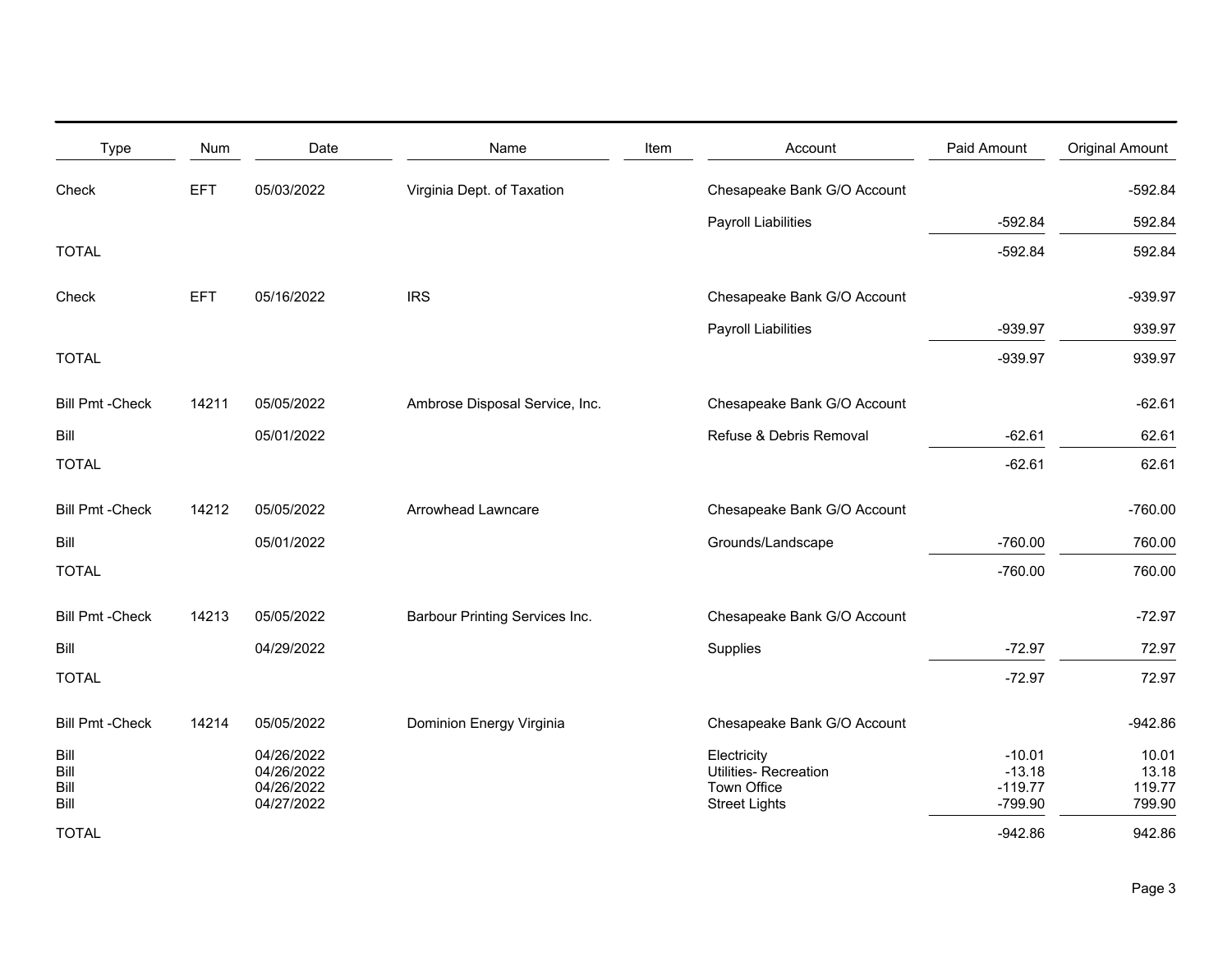| <b>Type</b>             | <b>Num</b> | Date       | Name                         | Item | Account                                                                                                                                                                                                                    | Paid Amount                                                                                   | <b>Original Amount</b>                                                                                 |
|-------------------------|------------|------------|------------------------------|------|----------------------------------------------------------------------------------------------------------------------------------------------------------------------------------------------------------------------------|-----------------------------------------------------------------------------------------------|--------------------------------------------------------------------------------------------------------|
| <b>Bill Pmt -Check</b>  | 14215      | 05/05/2022 | Flackshack                   |      | Chesapeake Bank G/O Account                                                                                                                                                                                                |                                                                                               | $-1,200.00$                                                                                            |
| Bill                    |            | 04/28/2022 |                              |      | <b>Flack Shack</b>                                                                                                                                                                                                         | $-1,200.00$                                                                                   | 1,200.00                                                                                               |
| <b>TOTAL</b>            |            |            |                              |      |                                                                                                                                                                                                                            | $-1,200.00$                                                                                   | 1,200.00                                                                                               |
| <b>Bill Pmt - Check</b> | 14216      | 05/05/2022 | Rappahannock Record          |      | Chesapeake Bank G/O Account                                                                                                                                                                                                |                                                                                               | $-151.14$                                                                                              |
| Bill                    |            | 04/30/2022 |                              |      | <b>Public Notices</b>                                                                                                                                                                                                      | $-151.14$                                                                                     | 151.14                                                                                                 |
| <b>TOTAL</b>            |            |            |                              |      |                                                                                                                                                                                                                            | $-151.14$                                                                                     | 151.14                                                                                                 |
| <b>Bill Pmt - Check</b> | 14217      | 05/05/2022 | Robinson, Farmer, Cox Associ |      | Chesapeake Bank G/O Account                                                                                                                                                                                                |                                                                                               | $-1,331.25$                                                                                            |
| Bill                    |            | 04/26/2022 |                              |      | Accounting                                                                                                                                                                                                                 | $-1,331.25$                                                                                   | 1,331.25                                                                                               |
| <b>TOTAL</b>            |            |            |                              |      |                                                                                                                                                                                                                            | $-1,331.25$                                                                                   | 1,331.25                                                                                               |
| <b>Bill Pmt - Check</b> | 14218      | 05/05/2022 | Sands Anderson               |      | Chesapeake Bank G/O Account                                                                                                                                                                                                |                                                                                               | $-11,624.50$                                                                                           |
| Bill                    |            | 05/05/2022 |                              |      | Legal                                                                                                                                                                                                                      | $-11,624.50$                                                                                  | 11,624.50                                                                                              |
| <b>TOTAL</b>            |            |            |                              |      |                                                                                                                                                                                                                            | $-11,624.50$                                                                                  | 11,624.50                                                                                              |
| Paycheck                | 14219      | 05/31/2022 | Nelson, Justin D.            |      | Chesapeake Bank G/O Account                                                                                                                                                                                                |                                                                                               | $-1,805.91$                                                                                            |
|                         |            |            |                              |      | Wages/Salaries<br>Payroll Liabilities<br><b>Employer Payroll Taxes</b><br>Payroll Liabilities<br>Payroll Liabilities<br><b>Employer Payroll Taxes</b><br>Payroll Liabilities<br>Payroll Liabilities<br>Payroll Liabilities | $-2,166.66$<br>113.00<br>$-134.33$<br>134.33<br>134.33<br>$-31.42$<br>31.42<br>31.42<br>82.00 | 2,166.66<br>$-113.00$<br>134.33<br>$-134.33$<br>$-134.33$<br>31.42<br>$-31.42$<br>$-31.42$<br>$-82.00$ |
| <b>TOTAL</b>            |            |            |                              |      |                                                                                                                                                                                                                            | $-1,805.91$                                                                                   | 1,805.91                                                                                               |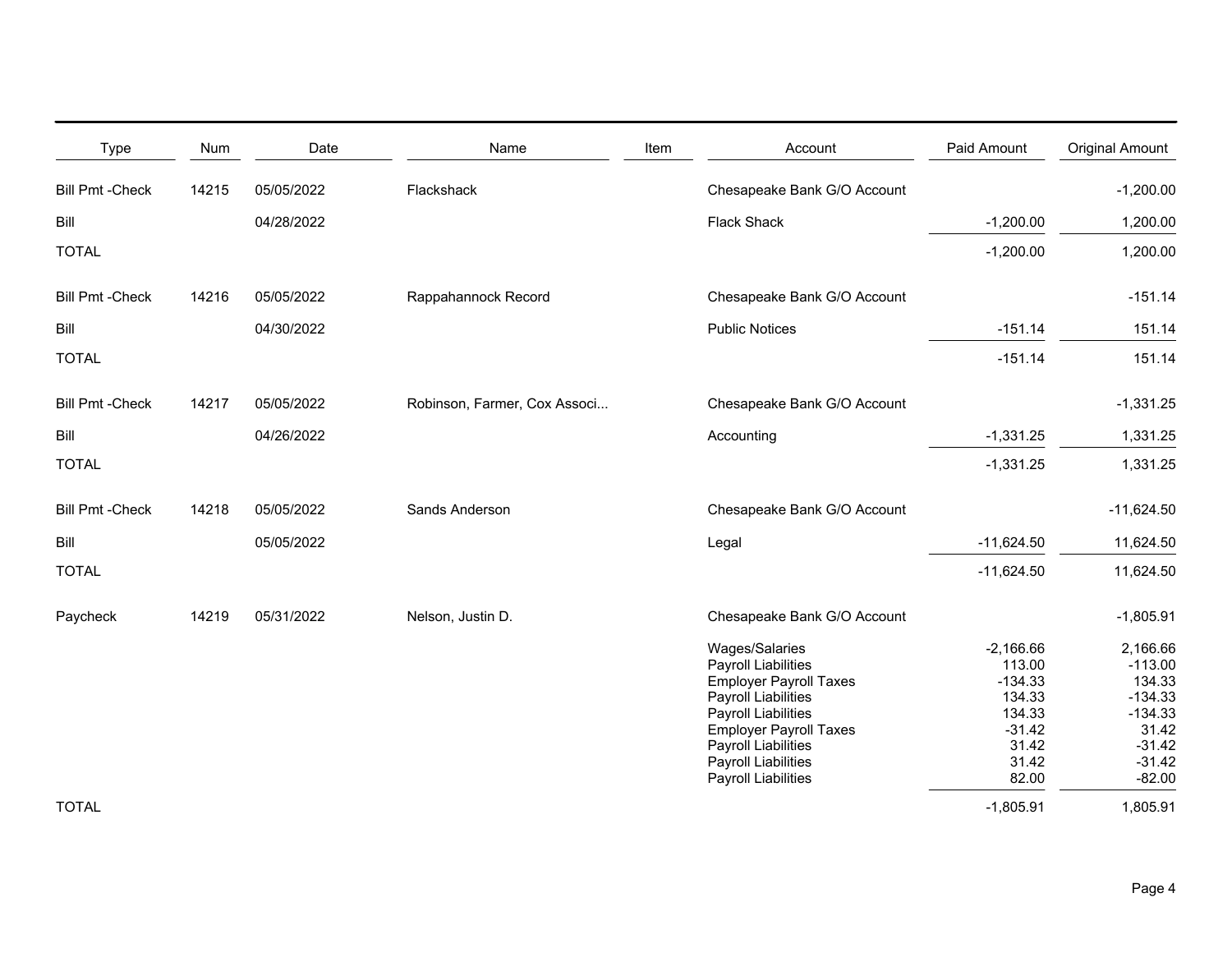| <b>Type</b>             | Num   | Date       | Name                       | Item | Account                       | Paid Amount | <b>Original Amount</b> |
|-------------------------|-------|------------|----------------------------|------|-------------------------------|-------------|------------------------|
| Paycheck                | 14220 | 05/31/2022 | Taylor, Laurel S.          |      | Chesapeake Bank G/O Account   |             | $-1,514.76$            |
|                         |       |            |                            |      | Wages/Salaries                | $-1,958.33$ | 1,958.33               |
|                         |       |            |                            |      | <b>Payroll Liabilities</b>    | 195.83      | $-195.83$              |
|                         |       |            |                            |      | <b>Employer Payroll Taxes</b> | $-121.42$   | 121.42                 |
|                         |       |            |                            |      | <b>Payroll Liabilities</b>    | 121.42      | $-121.42$              |
|                         |       |            |                            |      | Payroll Liabilities           | 121.42      | $-121.42$              |
|                         |       |            |                            |      | <b>Employer Payroll Taxes</b> | $-28.40$    | 28.40                  |
|                         |       |            |                            |      | Payroll Liabilities           | 28.40       | $-28.40$               |
|                         |       |            |                            |      | <b>Payroll Liabilities</b>    | 28.40       | $-28.40$               |
|                         |       |            |                            |      | Payroll Liabilities           | 97.92       | $-97.92$               |
| <b>TOTAL</b>            |       |            |                            |      |                               | $-1,514.76$ | 1,514.76               |
| <b>Bill Pmt - Check</b> | 14221 | 05/25/2022 | Irvington Baptist Church   |      | Chesapeake Bank G/O Account   |             | $-100.00$              |
| Bill                    |       | 05/24/2022 |                            |      | <b>Charitable Donations</b>   | $-100.00$   | 100.00                 |
| <b>TOTAL</b>            |       |            |                            |      |                               | $-100.00$   | 100.00                 |
| <b>Bill Pmt - Check</b> | 14222 | 05/25/2022 | Irvington Methodist Church |      | Chesapeake Bank G/O Account   |             | $-40.00$               |
| Bill                    |       | 05/24/2022 |                            |      | <b>Charitable Donations</b>   | $-40.00$    | 40.00                  |
|                         |       |            |                            |      |                               |             |                        |
| <b>TOTAL</b>            |       |            |                            |      |                               | $-40.00$    | 40.00                  |
| <b>Bill Pmt - Check</b> | 14223 | 05/25/2022 | Mill Creek Geek            |      | Chesapeake Bank G/O Account   |             | $-420.00$              |
| Bill                    |       | 05/11/2022 |                            |      | Computer                      | $-420.00$   | 420.00                 |
| <b>TOTAL</b>            |       |            |                            |      |                               | $-420.00$   | 420.00                 |
| <b>Bill Pmt -Check</b>  | 14224 | 05/25/2022 | US Bank Equipment Finance  |      | Chesapeake Bank G/O Account   |             | $-475.71$              |
| Bill                    |       | 05/24/2022 |                            |      | <b>Printer Lease</b>          | $-439.04$   | 439.04                 |
|                         |       |            |                            |      | <b>Printer Lease</b>          | $-36.67$    | 36.67                  |
|                         |       |            |                            |      |                               |             |                        |
| <b>TOTAL</b>            |       |            |                            |      |                               | $-475.71$   | 475.71                 |